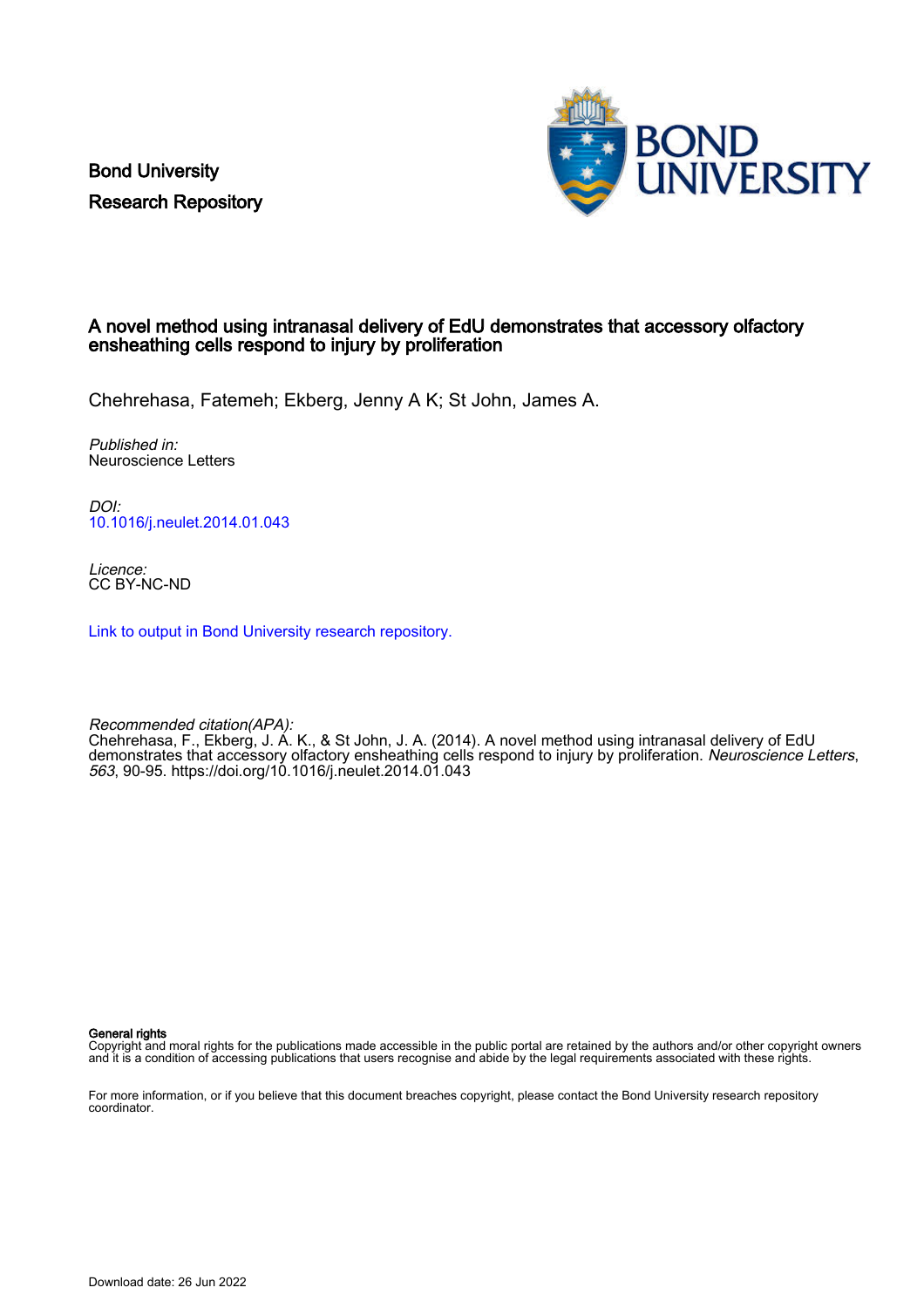## **A novel method using intranasal delivery of EdU demonstrates that accessory olfactory**

# **ensheathing cells respond to injury by proliferation**

Fatemeh Chehrehasa<sup>a,b</sup>, Jenny A.K. Ekberg<sup>a,b</sup> and James A. St John<sup>b</sup>

<sup>a</sup>School of Biomedical Sciences, Queensland University of Technology, 2 George St, Brisbane 4000, Queensland, Australia

<sup>b</sup>Eskitis Institute for Drug Discovery, Griffith University, 170 Kessels Rd, Nathan 4111, Brisbane, Queensland, Australia

Corresponding authors:

Dr James St John, **(Family name is: St John)**  Eskitis Institute for Drug Discovery Griffith University Nathan 4111 Brisbane, QLD Australia Phone +61-7-3735 3660 Fax +61-7-3735 4255 Email: j.stjohn@griffith.edu.au

Dr Fatemeh Chehrehasa School of Biomedical Sciences Queensland University of Technology 2 George St, Brisbane, Queensland, Australia Phone +61-7-3138 9252 Email: fatemeh.chehrehasa@qut.edu.au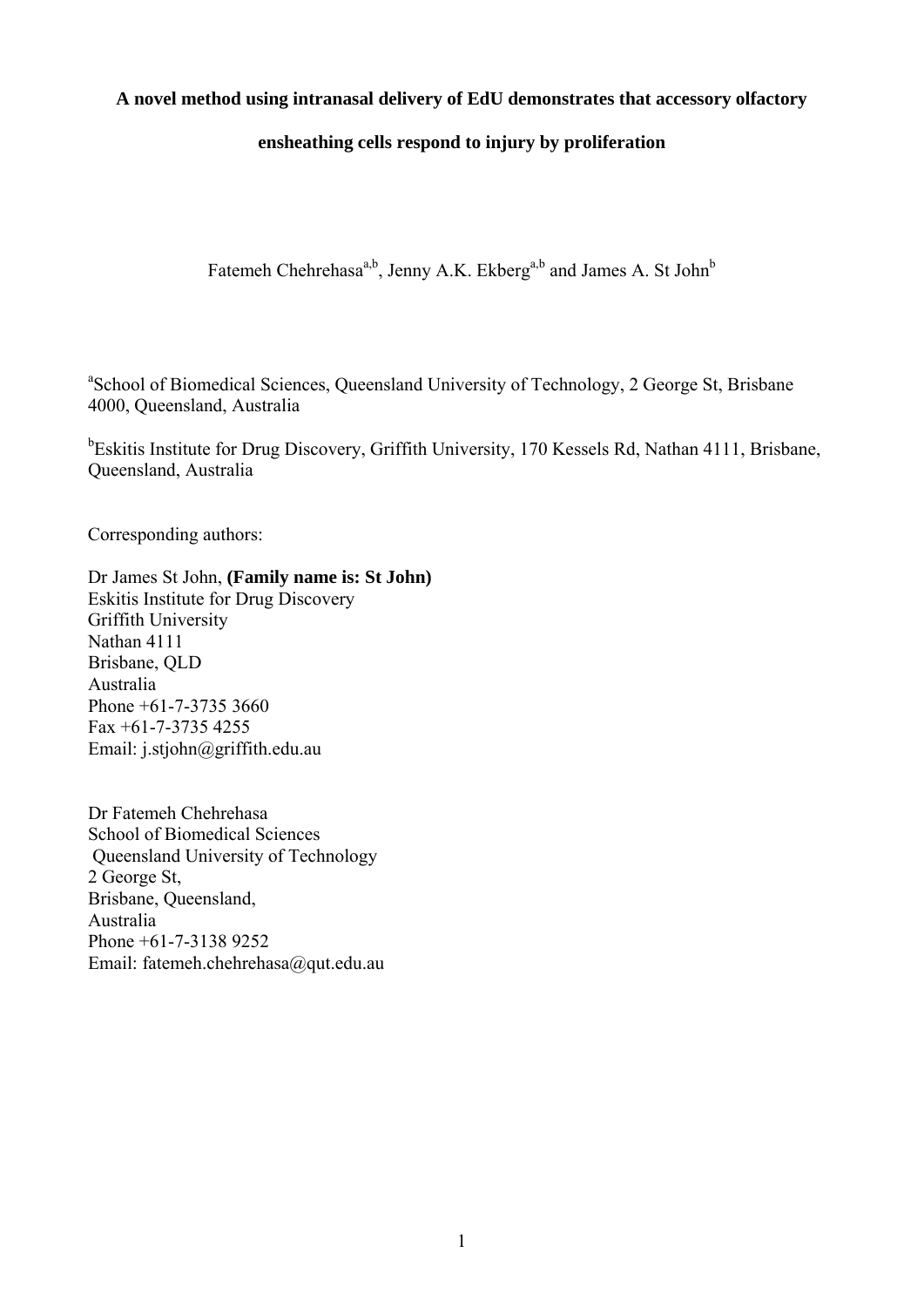#### **Abstract**

Olfactory ensheathing cells (OECs) play an important role in the continuous regeneration of the primary olfactory nervous system throughout life and for regeneration of olfactory neurons after injury. While it is known that several individual OEC subpopulations with distinct properties exist in different anatomical locations, it remains unclear how these different subpopulations respond to a major injury. We have examined the proliferation of OECs from one distinct location, the peripheral accessory olfactory nervous system, following large-scale injury (bulbectomy) in mice. We used crosses of two transgenic reporter mouse lines, S100ß-DsRed and OMP-ZsGreen, to visualise OECs, and main/accessory olfactory neurons, respectively. We surgically removed one olfactory bulb including the accessory olfactory bulb to induce degeneration, and found that accessory OECs in the nerve bundles that terminate in the accessory olfactory bulb responded by increased proliferation with a peak occurring 2 days after the injury. To label proliferating cells we used the thymidine analogue ethynyl deoxyuridine (EdU) using intranasal delivery instead of intraperitoneal injection. We compared and quantified the number of proliferating cells at different regions at one and four days after EdU labelling by the two different methods and found that intranasal delivery method was as effective as intraperitoneal injection. We demonstrated that accessory OECs actively respond to widespread degeneration of accessory olfactory axons by proliferating. These results have important implications for selecting the source of OECs for neural regeneration therapies and show that intranasal delivery of EdU is an efficient and reliable method for assessing proliferation of olfactory glia.

Keywords: accessory olfactory bulb; glia; vomeronasal; regeneration; axon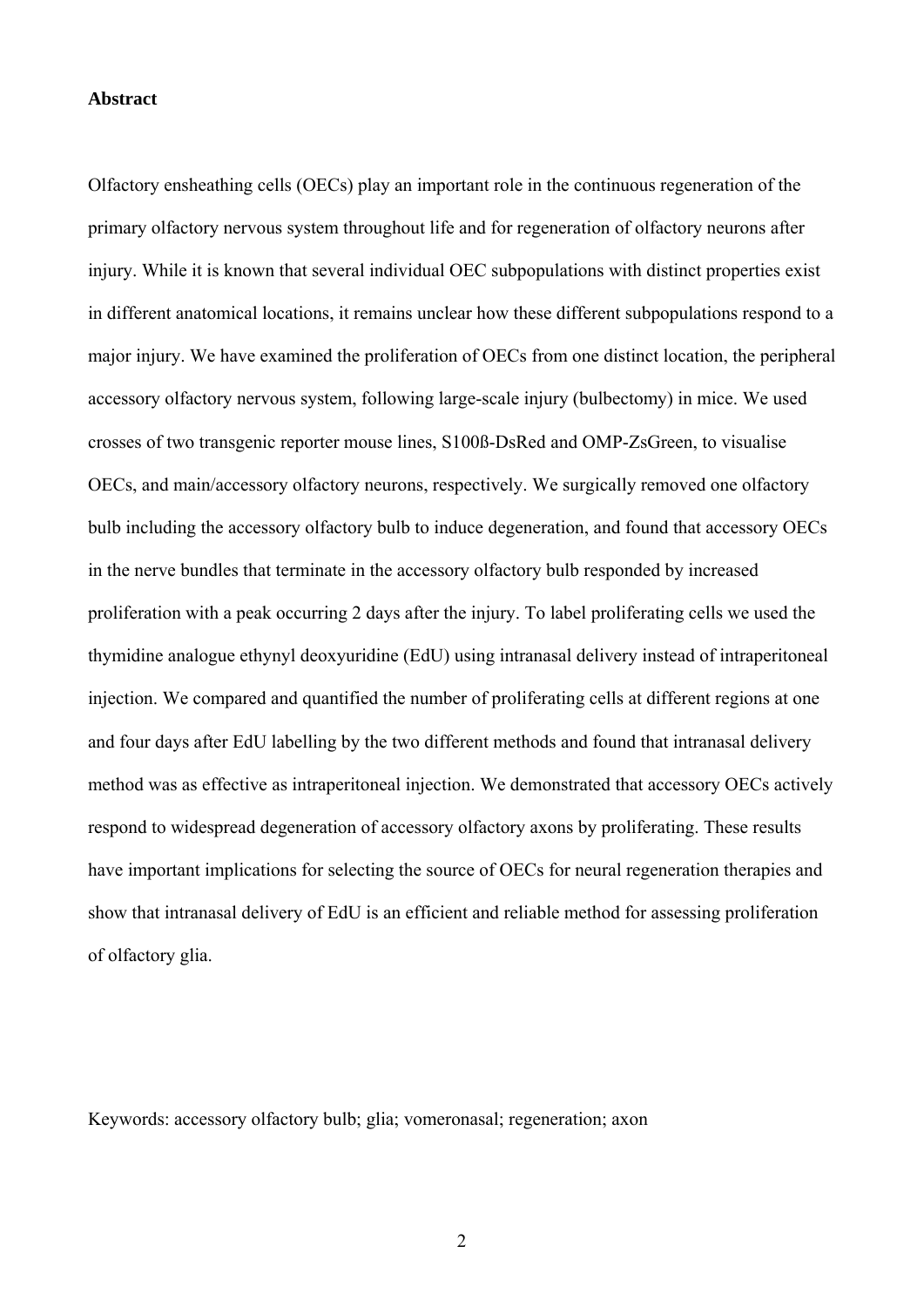#### **Introduction**

Olfactory ensheathing cells (OECs) are the glial cells of the olfactory nervous system that ensheathe fascicles of main and accessory olfactory axons. OECs exhibit unique growth-promoting and migratory properties amongst glia and are now regarded as essential for the turnover of olfactory neurons and for regeneration after injury [1].

OECs express a variety of neurotrophic factors [2-3] which are important for the extension and guidance of axons and have led to the investigation of OECs for neural regeneration therapies. We have previously shown that following unilateral bulbectomy, there is a massive influx of OECs from the main olfactory system into the cavity left by the removal of the olfactory bulb [4-5]. The OECs proliferate and migrate in different regions of the olfactory nerve towards the cavity in response to widespread degeneration of the entire olfactory nerve pathway.

While it is clear that OECs in the main olfactory nervous system in rodents proliferate in response to widespread degeneration of olfactory axons, little is known about how OECs in the accessory olfactory nervous system, which is responsible for detecting pheromones, respond to neuronal injury. The cell bodies of accessory olfactory neurons reside in a distinct region of the olfactory epithelium, the vomeronasal organ. Their axons extend into the accessory olfactory bulb in the brain, localised caudally to the main olfactory bulb. We have previously shown that accessory olfactory neurons degenerate in response to unilateral bulbectomy as the accessory olfactory bulb is also removed by the procedure [6]. We therefore hypothesised that OECs ensheathing accessory olfactory neurons respond to widespread neuronal degeneration and investigated the response following bulbectomy.

To label proliferating cells, we have used a novel method of delivery of 5-ethynyl-2'-deoxyuridine (EdU). Currently, the method of application is intraperitoneal injection of EdU which can be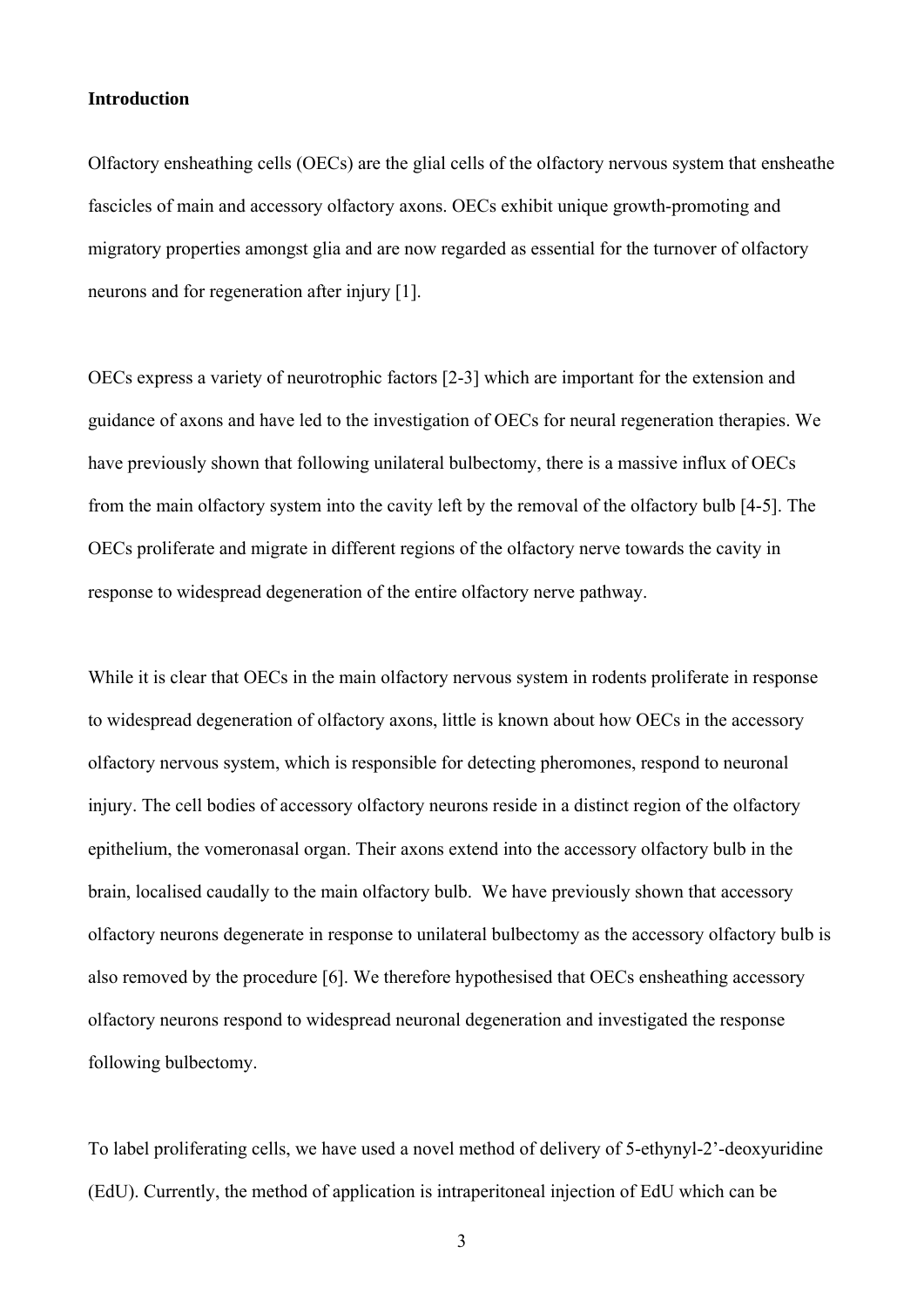difficult in neonatal mice due to lack of skin elasticity and hence there can often be a leakage of the injected fluid. We have now developed an intranasal delivery method and found that EdU is incorporated into dividing cells following intranasal application as effectively as after intraperitoneal injection.

Overall, our results showed that the OECs of the peripheral accessory olfactory nervous system proliferate in response to large-scale neuronal injury, similar to the OECs of the main olfactory nervous system. These findings have increased our understanding of how different subpopulations of OECs respond to injury, which is highly warranted for future developments of new nerve repair therapies.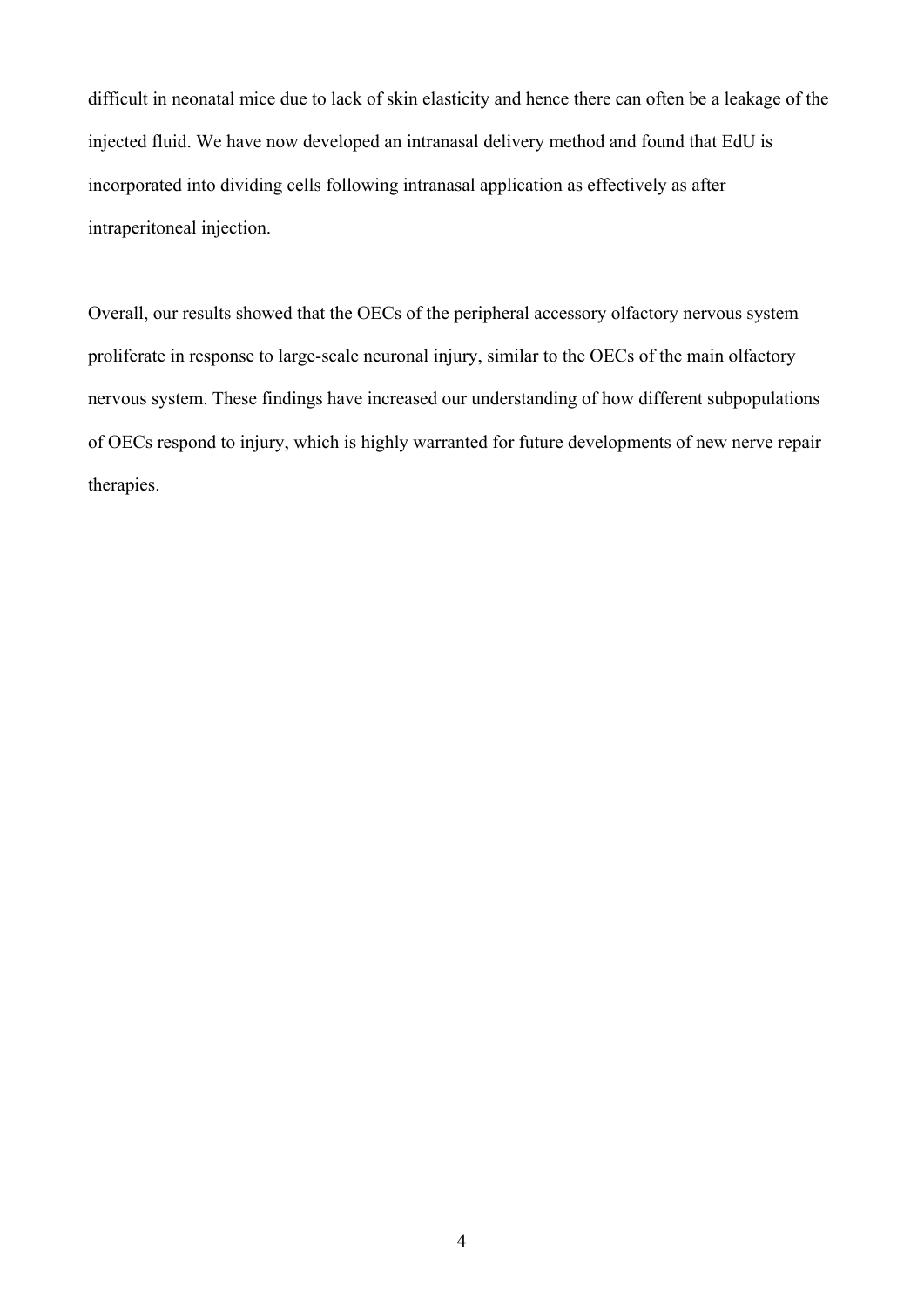## **Materials and methods**

#### *Animals*

We used postnatal pups of crosses of two transgenic reporter lines of mice, OMP-ZsGreen [7-8] and S100ß-DsRed [9]. All procedures were carried out with the approval of the Griffith University Animal Ethics Committee.

## *EdU delivery*

The animals received EdU (5-ethyl-2'-deoxyuridine, Invitrogen) at a dose of 50 mg/kg body weight in 20 mg/ml in PBS. For comparison of intranasal versus intraperitoneal injection, the same dose was applied for the two different delivery methods. For intranasal delivery, the pups received 8 μL to each nostril. Intraperitoneal delivery was injected as previously described [10] with 16 μL injected. For acute EdU labelling, postnatal day 4 pups received either intranasal or intraperitoneal EdU, and euthanased at P5 to harvest tissues. For long term EdU labelling, pups received intranasal or intraperitoneal EdU at P4 and then harvested at P8. Three animals were used for each treatment at each timepoint.

# *EdU administration to quantify OEC proliferation*

Animals that had undergone bulbectomy treatment.were given EdU intranasally at 2, 4, 7 or 9 days after treatment and sacrificed 4 h later. The EdU Click-iT reaction (Invitrogen) was performed as previously described [10].

## *Surgical ablation of olfactory bulb (unilateral bulbectomy)*

The olfactory bulb was removed unilaterally at postnatal day (P) 4.5 as described previously [6]. For each time point littermates were used with three unoperated control pups and three pups that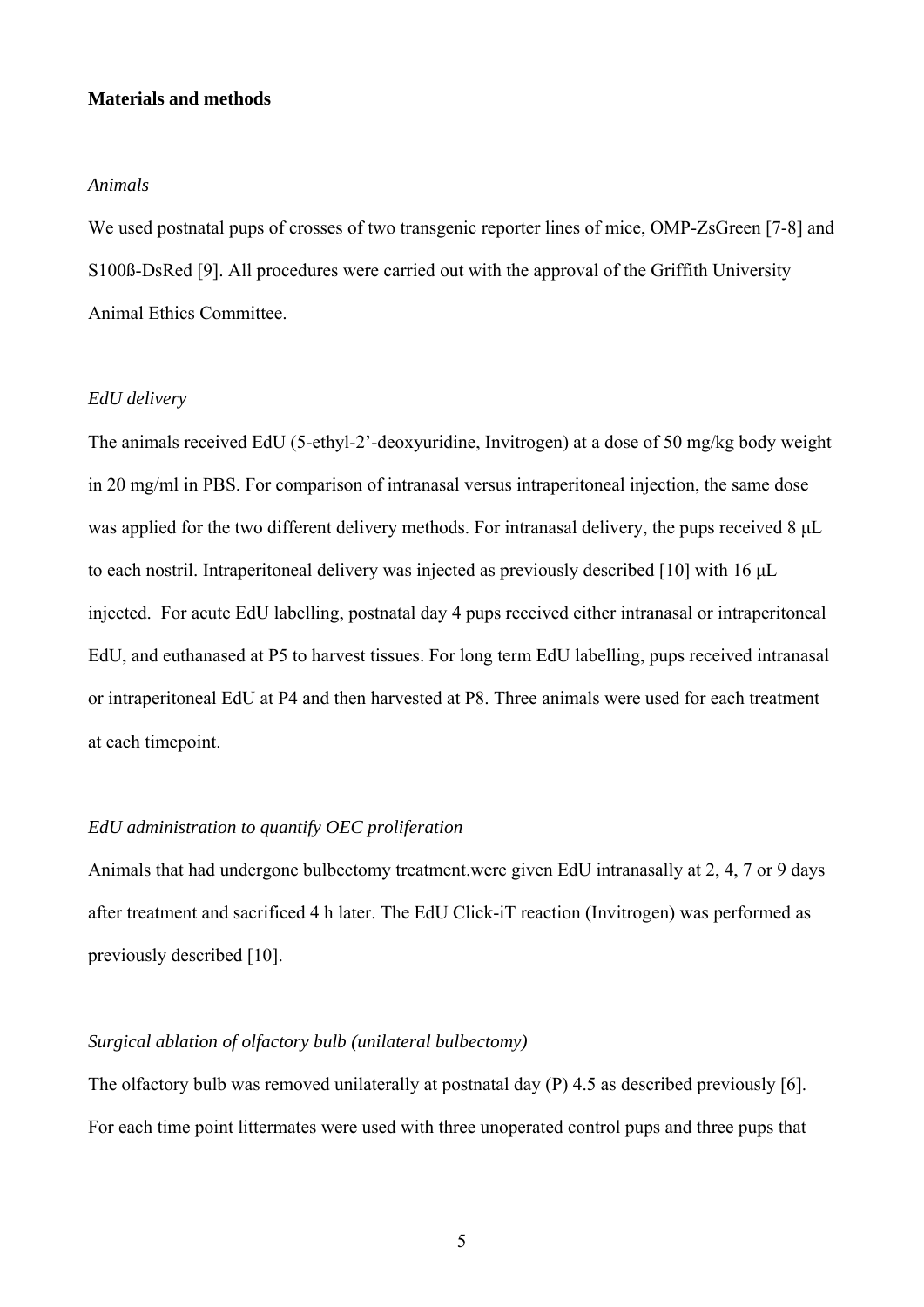underwent surgery. Mice were killed by cervical dislocation and the heads were fixed in paraformaldehyde, frozen and sections cut  $(30 \mu m)$  on a cryostat.

## *Image capture and image preparation*

Images were captured using an Axio Imager Z1 epi-fluorescence microscope or an Olympus FV1000 microscope.

# *Quantification of OECs*

For each time point, three animals with at least three sections per animal were examined, with the total number of cells counted being at least 30-90 for each data point. Regions of interest (200 x 150  $\mu$ m<sup>2</sup>) from the ventral nasal septum below the main olfactory epithelium where accessory olfactory axons bundle are present were selected as indicated in Fig. 3C. The total numbers of OECs and EdU-labelled OECs were counted. The percentage of EdU-labelled cells was calculated in each region using equal surface areas. Statistical significance was assessed using ANOVA and Tukey's post hoc test.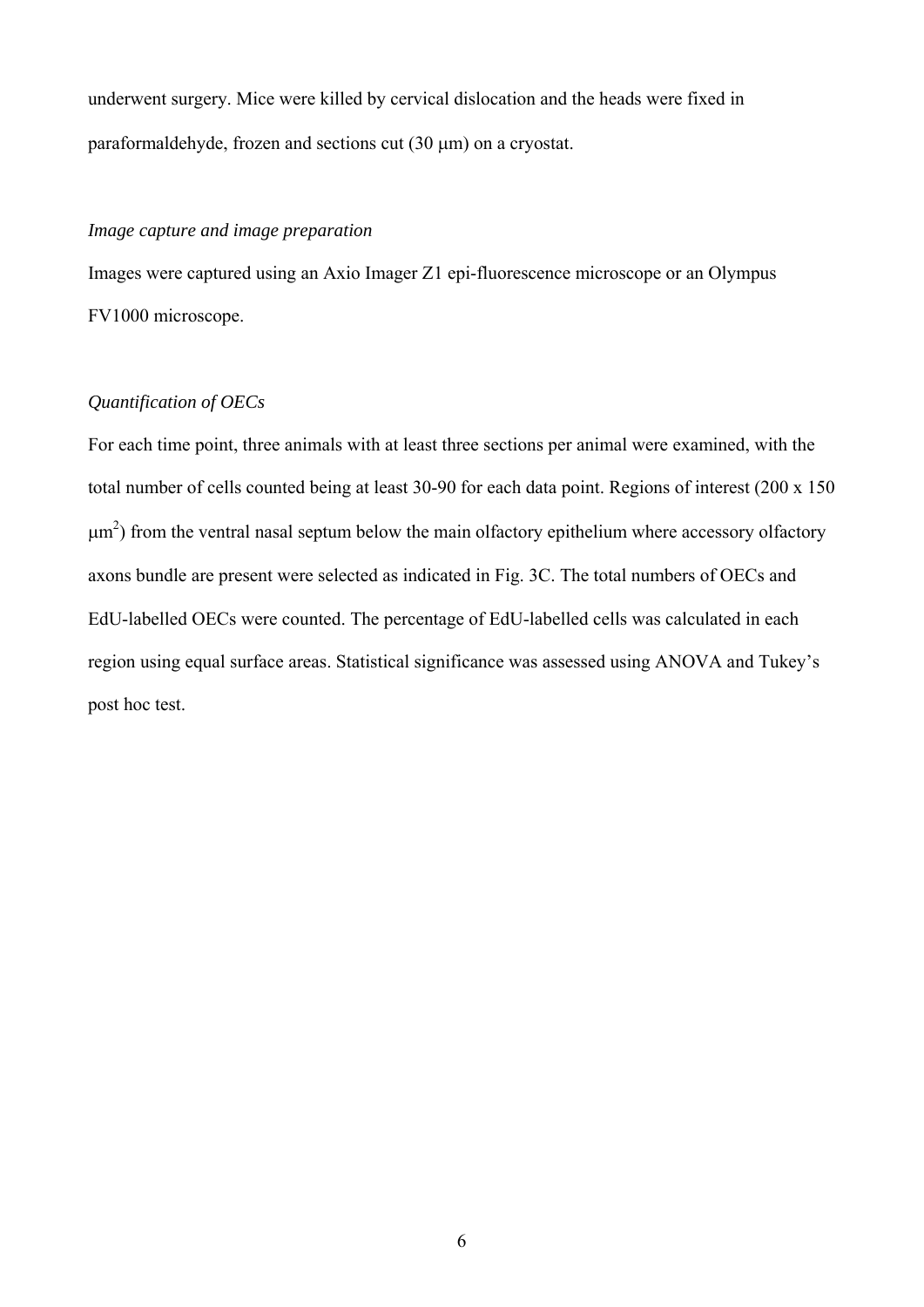#### **Results**

## *Intranasal delivery of EdU labels proliferating cells in different tissues*

After intranasal delivery of EdU into P4 pups, numerous EdU-labelled cells could be visualised in the nasal cavity and the labelling pattern was similar to that seen with intraperitoneal injection of EdU (Fig. 1A-B). Cells in the olfactory epithelium were labelled (Fig. 1A, C) as well as other cell types throughout the nasal cavity and olfactory bulb (Fig. 1A). EdU-labelled cells that had proliferated in the cartilage of the nasal septum (Fig. 1D) and skeletal muscle attached to the skull were detected (Fig. 1E). Throughout all tissues examined, EdU co-localised with cell nuclei (DAPI labelling). The extensive labelling of cells that had proliferated in the olfactory epithelium demonstrates effective penetration of EdU by the intranasal delivery method (Fig. 1A). In the olfactory epithelium, cells located in the basal and apical layers of epithelium were labelled with EdU, including sustentacular (arrowhead, Fig. 1C) and horizontal basal cells (arrow with tail, Fig. 1C). Other EdU-labelled cells were also distributed throughout the lamina propria underneath the olfactory epithelium (Fig. 1C). At four days after intranasal delivery of EdU, numerous cells were labelled in the olfactory bulb, rostral migratory stream (RMS), and epidermis (Fig. 1F-H). In the olfactory bulb, EdU-labelled cells were present in the nerve fibre layer, where OECs are localised (Fig. 1F). These results showed that the EdU-positive cells retained the labelling after several days similar to what we observe using the intraperitoneal injection method.

# *Quantification of EdU positive cells*

To determine the efficiency of intranasal delivery of EdU in comparison to intraperitoneal injection, we quantified the number of EdU-labelled cells, in different tissues. The quantification showed that there were no significant differences in the number of proliferating cells in the two methods in different tissues (Fig. 2A-B, ANOVA and post hoc t test,  $p > 0.05$  for individual comparisons), indicating the efficiency of intranasal delivery of EdU similar to the standard method of delivery.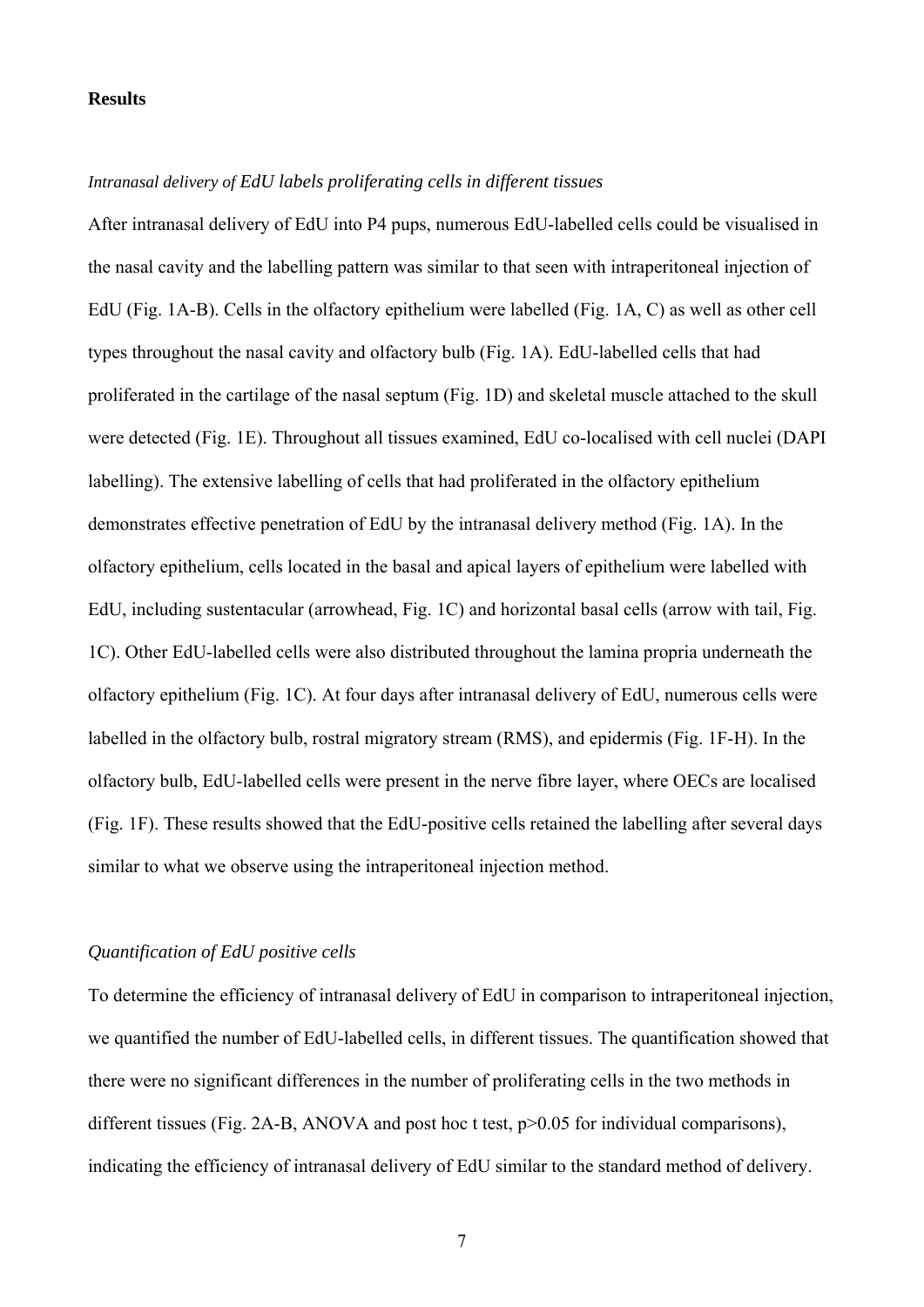#### *Removal of the olfactory bulb induced proliferation of accessory OECs*

To determine whether proliferation of OECs from the accessory olfactory system is stimulated by a major injury, we performed unilateral bulbectomy in postnatal mice. Unilateral ablation of an olfactory bulb which includes removal of the accessory olfactory bulb (bulbectomy) results in widespread death of olfactory neurons as well as obliteration of almost all central OECs; however, the contralateral olfactory bulb is relatively unaffected. Postnatal animals were chosen in preference to adults as their regeneration of olfactory neurons is more rapid and uniform [5]. In unilaterally bulbectomised mice, the resulting damage of the sensory axons led to degeneration of the neurons in the ipsilateral olfactory epithelium and vomeronasal organ which became thinner and had fewer ZsGreen-positive accessory olfactory neurons (left vomeronasal epithelium, Fig. 3B, D) compared to the contralateral control side (right vomeronasal epithelium, Fig. 3B, F). Subsequently, the accessory olfactory axons degenerated completely on the bulbectomy side (Fig. 3E) whereas the accessory olfactory axons on the contralateral control side maintained their uniform distribution throughout the accessory olfactory nerve bundles (Fig. 3G).

To determine whether accessory OECs proliferated in response to the bulbectomy, proliferating cells were labelled by intranasally delivered EdU at days 2-9 after bulbectomy and harvested 4 h later. OECs that underwent proliferation at other times would remain unlabelled. In S100ß-DsRed transgenic mice, accessory OECs are easily identified by their expression of DsRed, their morphology and their association with accessory olfactory axons (see Fig. 3E, G). Based on these characteristics, accessory OECs in the regions indicated in Fig. 3C (arrows) were clearly labelled by EdU. As expected, not all OECs were proliferating at the time of EdU exposure and thus EdUnegative OECs were also observed (Fig. 4; arrows with tailin Fig. 4A, D, G). To quantify the proportion of OECs that had proliferated, we examined only the accessory OECs in the nerve bundles that were clearly separated from the main olfactory region (see arrows in Fig. 3C). After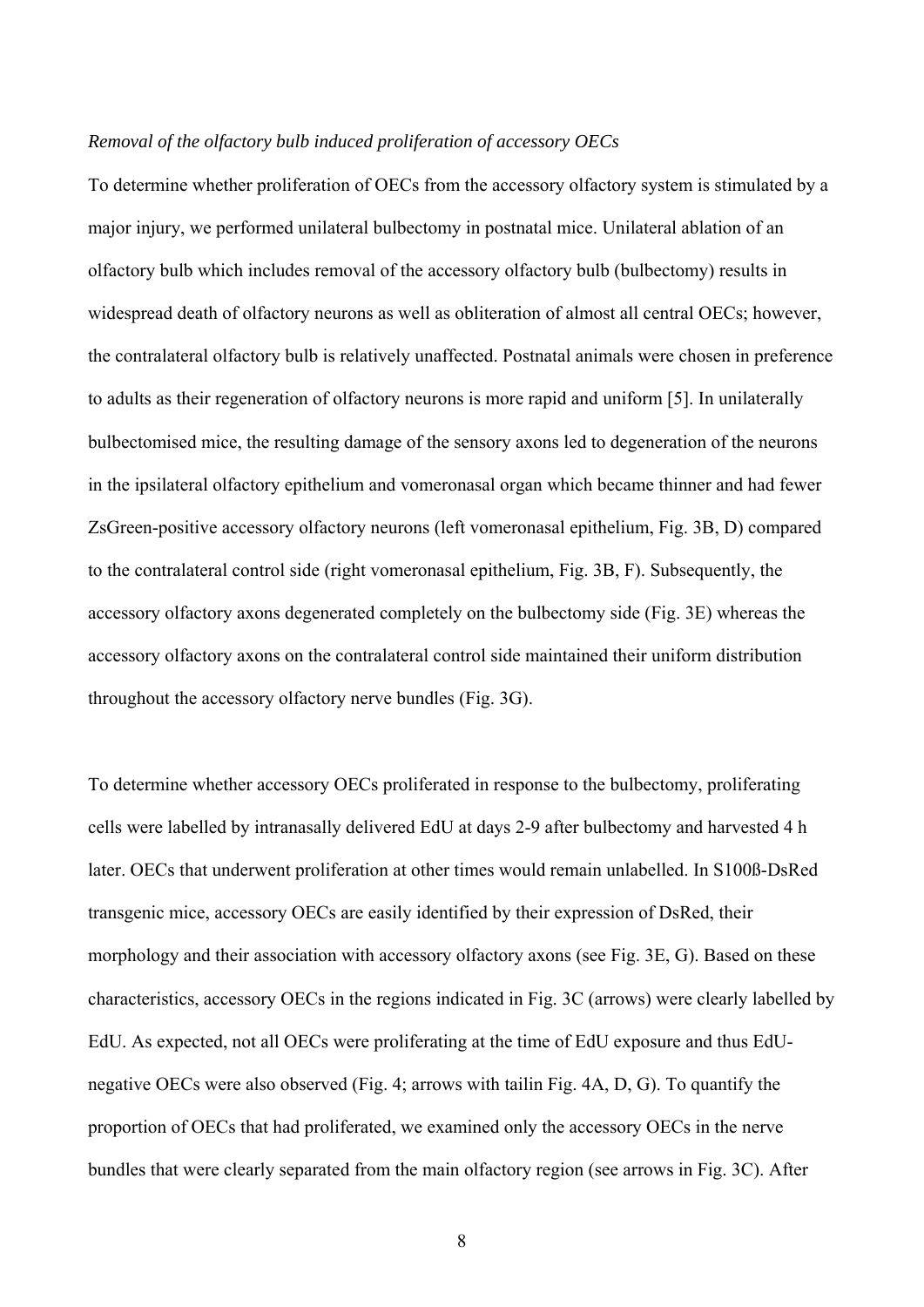bulbectomy, numerous EdU-positive OECs were present in these accessory olfactory nerve bundles at all periods examined. On the contralateral control side, there were fewer OECs labelled with EdU (Fig. 4D-F), and in unoperated control animals even fewer EdU-labelled OECs were seen (Figure 4G-I).

Quantification of the number of EdU-positive cells in the different conditions showed that at days 2-9 after bulbectomy, significantly more proliferating accessory OECs were detected in the ipsilateral nasal epithelium compared to contralateral control and unoperated controls (p<0.01 at 2-4 days, p<0.05 at 7-9 days, Fig. 4J). The peak of proliferation occurred at day 2 after surgery with EdU-labelled OECs comprising 11% of the total population of accessory OECs. Accessory OECs also proliferated in the lamina propria contralateral to the bulbectomy with 6-7% of OECs being EdU-positive (Fig.4J). This percentage was significantly higher than in unoperated animals (control; 3% at day 2, Fig. 4J), suggesting that the contralateral olfactory nervous system is also affected by bulbectomy. By day 9 after bulbectomy, the number of proliferating accessory OECs in the bulbectomised side was still significantly higher than the contralateral control and unoperated controls although it was reduced towards normal proliferation rate  $\left(\sim 2\%$  as seen in unoperated control animals).

These findings demonstrate that accessory OECs respond to large-scale injury to the central part of the olfactory nervous system by increased proliferation, with particularly high levels of proliferation occurring for 2-7 days after bulbectomy.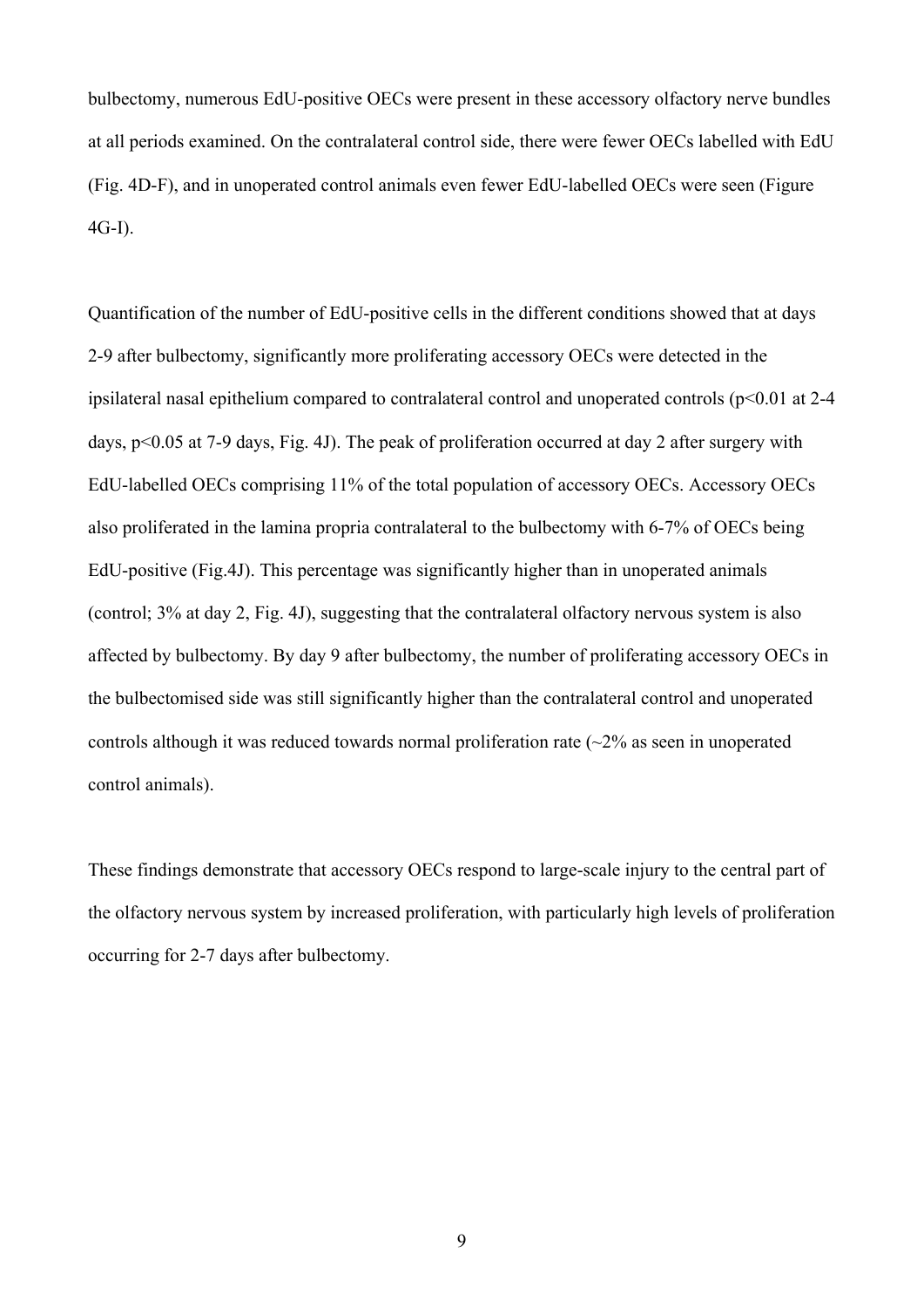#### **Discussion**

EdU is an alternative thymidine analogue for labeling proliferating cells and is commonly delivered by intraperitoneal injection [11-14]. Here, we report a new method of delivery of EdU to label proliferating cells in the olfactory nervous system and associated tissue. Our results confirmed that intranasal delivery of EdU labelled the same proportion of cells that had proliferated as the standard intraperitoneal injection method and cells were labelled by EdU not only in the nasal cavity but in surrounding skin, muscle, and cartilage. These results illustrate that intranasal delivery of EdU can be used for acute and long term labelling of proliferating cells.

The surgical removal of one olfactory bulb including the accessory olfactory bulb rapidly resulted in the loss of neurons from the vomeronasal organ as well as loss of axons within the accessory olfactory nerve bundles on side from which the bulb was removed. To ensure accurate identification of the accessory olfactory nerve bundles we examined only those axon bundles that were located ventral to the main olfactory epithelium. The found that the accessory OECs rapidly responded to the ablation of the accessory olfactory bulb by undergoing proliferation with the peak of proliferation occurring two days after bulbectomy, when 11 % of accessory OECs underwent proliferation. This percentage is similar to that we have previously reported for OECs from the main olfactory nervous system (10 %) [4]. Other studies which have examined the proliferation of OECs have reported low levels or negligible levels of proliferation after destruction of the olfactory epithelium [15] or in nerve transection models in adult rats [16]. The differences are likely to reflect in part that we have used young postnatal animals whereas other studies have used adult animals, but nevertheless it is clear from our study that OECs are able to detect the sudden loss of axons and to respond by rapid proliferation.

Our results also indicate that there are differences between the accessory and main olfactory OECs in the time at which proliferation reaches its peak. We have previously reported that for main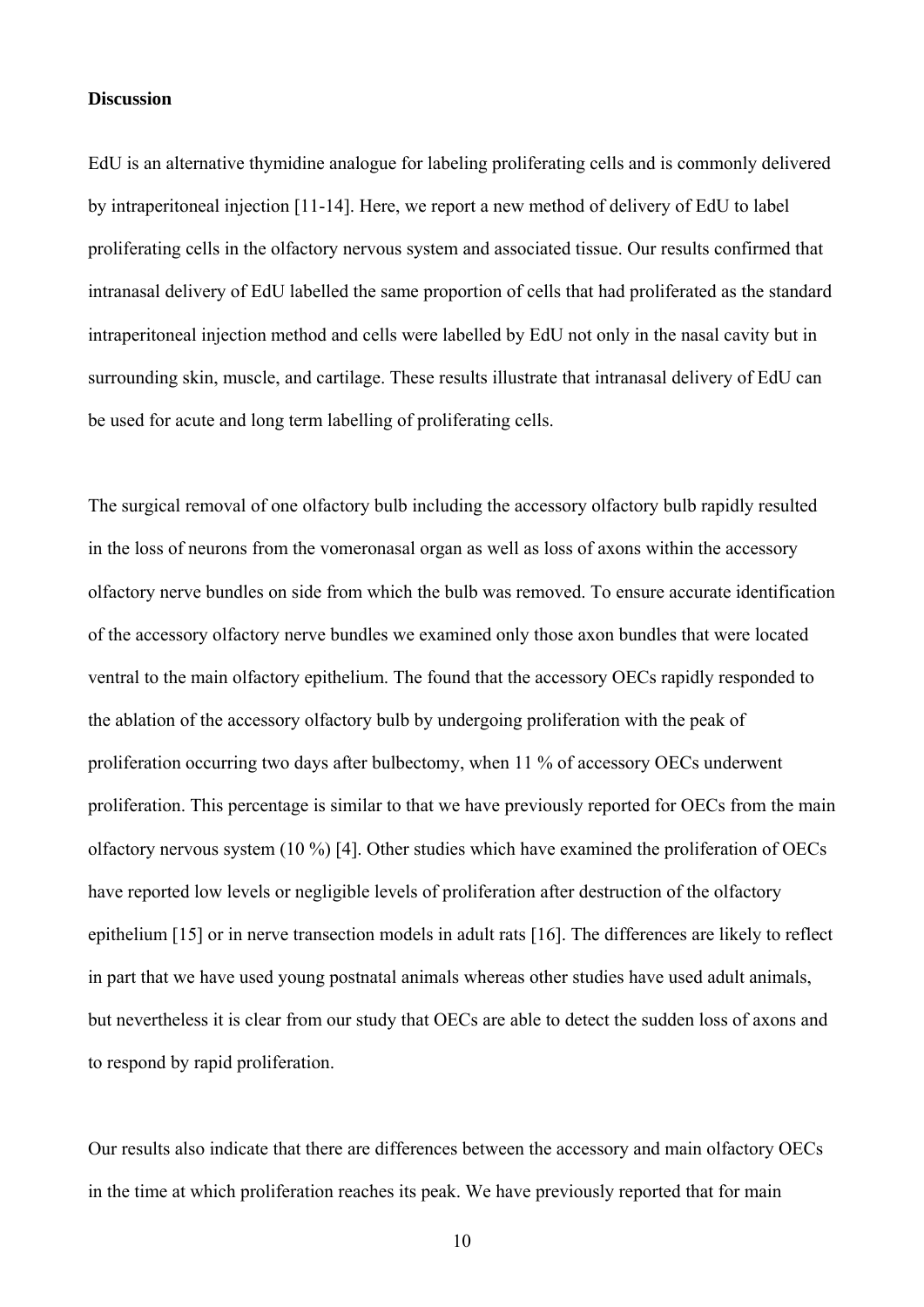olfactory system, OECs within nerve bundles in the lamina propria, the peak of proliferation occurred at day 5 after bulbectomy [4], whereas in the current study the peak of proliferation of the accessory OECs occurred two days after surgery. These differences are potentially of importance for the purification of OECs for neural transplant therapies. Main olfactory OECs are often purified from the lamina propria lining the septum [17-18]; however in the more caudal regions of the nasal cavity the accessory olfactory nerve bundles also project along the dorsal septum and they lie basally to the main olfactory nerve bundles. Thus, purification of OECs from the dorsal septal region may therefore include OECs from the main as well as the accessory olfactory nerve bundles. If the accessory OECs respond and proliferate earlier than the main OECs then the proportion of accessory OECs could be higher than previously considered. As we have shown that OECs from different regions have different cell-cell interaction properties [19], it is essential for cell transplant therapies that the composition and overall properties of purified cells is comprehensively determined to ensure reproducibility of experimental outcomes.

In summary, we have shown that intranasal delivery of EdU is an efficient method for labelling proliferating cells in young postnatal pups. We have used this method to determine that accessory OECs rapidly respond to unilateral bulbectomy of the accessory olfactory bulb and that they proliferate in the accessory nerve bundles that project out of the vomeronasal organ.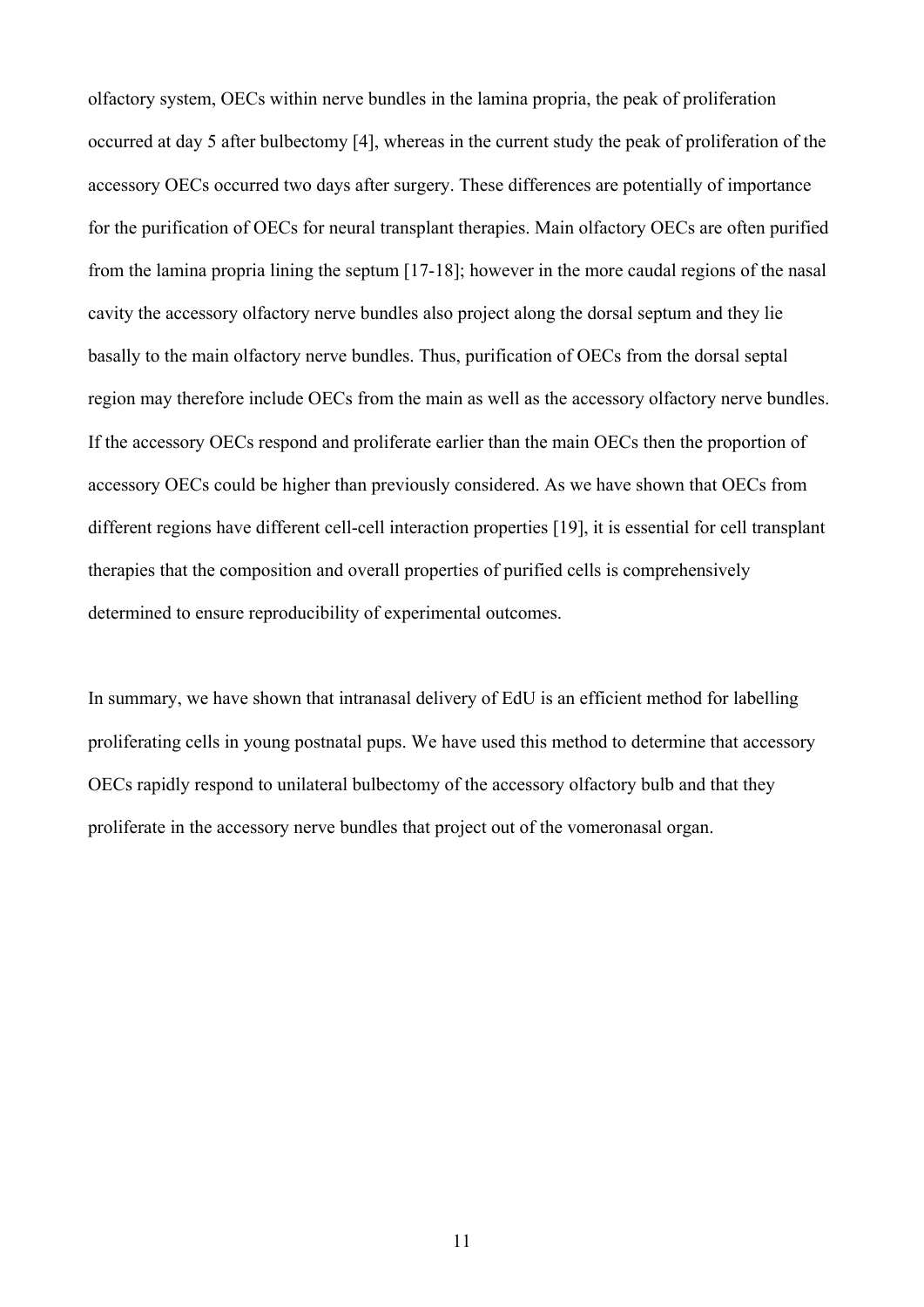# **Acknowledgements**

This work was supported by an Australian Research Council Fellowship to J.E. The project was planned and written by all authors; the experiments and analyses were conducted by F.C.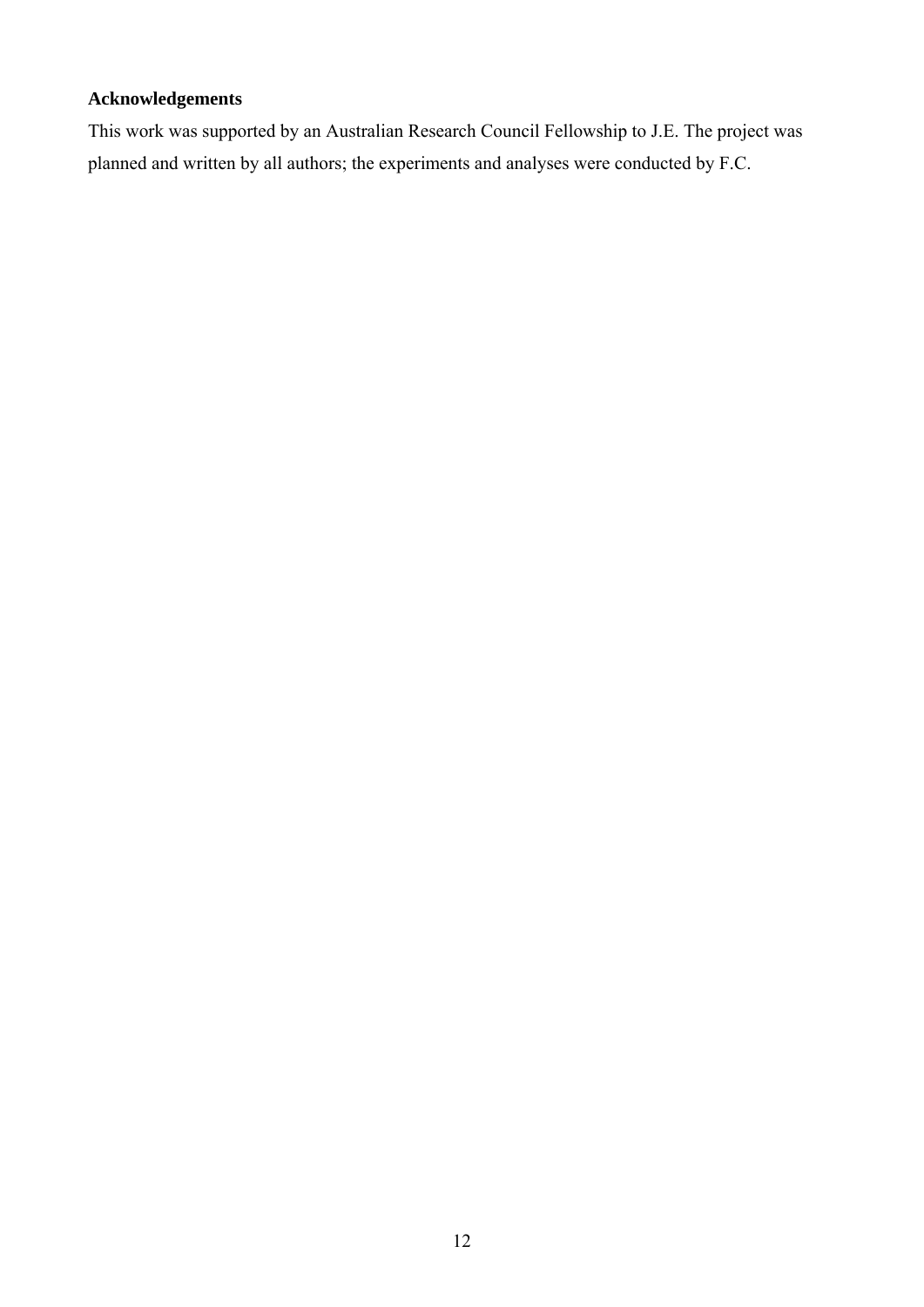# **References**

- [1] A. Mackay-Sim, J.A. St John, Olfactory ensheathing cells from the nose: clinical application in human spinal cord injuries, Experimental neurology 229 (2011) 174-180.
- [2] A.V. Boruch, J.J. Conners, M. Pipitone, G. Deadwyler, P.D. Storer, G.H. Devries, K.J. Jones, Neurotrophic and migratory properties of an olfactory ensheathing cell line, Glia 33 (2001) 225-229.
- [3] E. Woodhall, A.K. West, M.I. Chuah, Cultured olfactory ensheathing cells express nerve growth factor, brain-derived neurotrophic factor, glia cell line-derived neurotrophic factor and their receptors, Brain research. Molecular brain research 88 (2001) 203-213.
- [4] F. Chehrehasa, J.A. Ekberg, K. Lineburg, D. Amaya, A. Mackay-Sim, J.A. St John, Two phases of replacement replenish the olfactory ensheathing cell population after injury in postnatal mice, Glia 60 (2012) 322-332.
- [5] F. Chehrehasa, L.C. Windus, J.A. Ekberg, S.E. Scott, D. Amaya, A. Mackay-Sim, J.A. St John, Olfactory glia enhance neonatal axon regeneration, Molecular and cellular neurosciences 45 (2010) 277-288.
- [6] F. Chehrehasa, J. St John, B. Key, The sorting behaviour of olfactory and vomeronasal axons during regeneration, Journal of molecular histology 36 (2005) 427-436.
- [7] J.A. Ekberg, D. Amaya, F. Chehrehasa, K. Lineburg, C. Claxton, L.C. Windus, B. Key, A. Mackay-Sim, J.A. St John, OMP-ZsGreen fluorescent protein transgenic mice for visualisation of olfactory sensory neurons in vivo and in vitro, Journal of neuroscience methods 196 (2011) 88-98.
- [8] L.C. Windus, F. Chehrehasa, K.E. Lineburg, C. Claxton, A. Mackay-Sim, B. Key, J.A. St John, Stimulation of olfactory ensheathing cell motility enhances olfactory axon growth, Cell Mol Life Sci 68 (2011) 3233-3247.
- [9] L.C. Windus, C. Claxton, C.L. Allen, B. Key, J.A. St John, Motile membrane protrusions regulate cell-cell adhesion and migration of olfactory ensheathing glia, Glia 55 (2007) 1708- 1719.
- [10] F. Chehrehasa, A.C. Meedeniya, P. Dwyer, G. Abrahamsen, A. Mackay-Sim, EdU, a new thymidine analogue for labelling proliferating cells in the nervous system, Journal of neuroscience methods 177 (2009) 122-130.
- [11] G. Lin, Y.C. Huang, A.W. Shindel, L. Banie, G. Wang, T.F. Lue, C.S. Lin, Labeling and tracking of mesenchymal stromal cells with EdU, Cytotherapy 11 (2009) 864-873.
- [12] G. Lin, H. Ning, L. Banie, X. Qiu, H. Zhang, T.F. Lue, C.S. Lin, Bone marrow cells stained by azide-conjugated Alexa fluors in the absence of an alkyne label, Stem Cells Dev 21 (2012) 2552-2559.
- [13] M. Pana, R. Orhan, L. Banica, A.D. Iancu, C. Stavaru, Antibody and splenocyte proliferation response to whole inactivated Streptococcus pneumoniae serotype 1, 3 and 6B in mice, Roum Arch Microbiol Immunol 70 (2011) 168-173.
- [14] J. Guo, D. Li, S. Bai, T. Xu, Z. Zhou, Y. Zhang, Detecting DNA synthesis of neointimal formation after catheter balloon injury in GK and in Wistar rats: using 5-ethynyl-2' deoxyuridine, Cardiovasc Diabetol 11 (2012) 150.
- [15] S.K. Williams, R.J. Franklin, S.C. Barnett, Response of olfactory ensheathing cells to the degeneration and regeneration of the peripheral olfactory system and the involvement of the neuregulins, J Comp Neurol 470 (2004) 50-62.
- [16] Y. Li, P.M. Field, G. Raisman, Olfactory ensheathing cells and olfactory nerve fibroblasts maintain continuous open channels for regrowth of olfactory nerve fibres, Glia 52 (2005) 245-251.
- [17] F. Feron, C. Perry, J. Cochrane, P. Licina, A. Nowitzke, S. Urquhart, T. Geraghty, A. Mackay-Sim, Autologous olfactory ensheathing cell transplantation in human spinal cord injury, Brain 128 (2005) 2951-2960.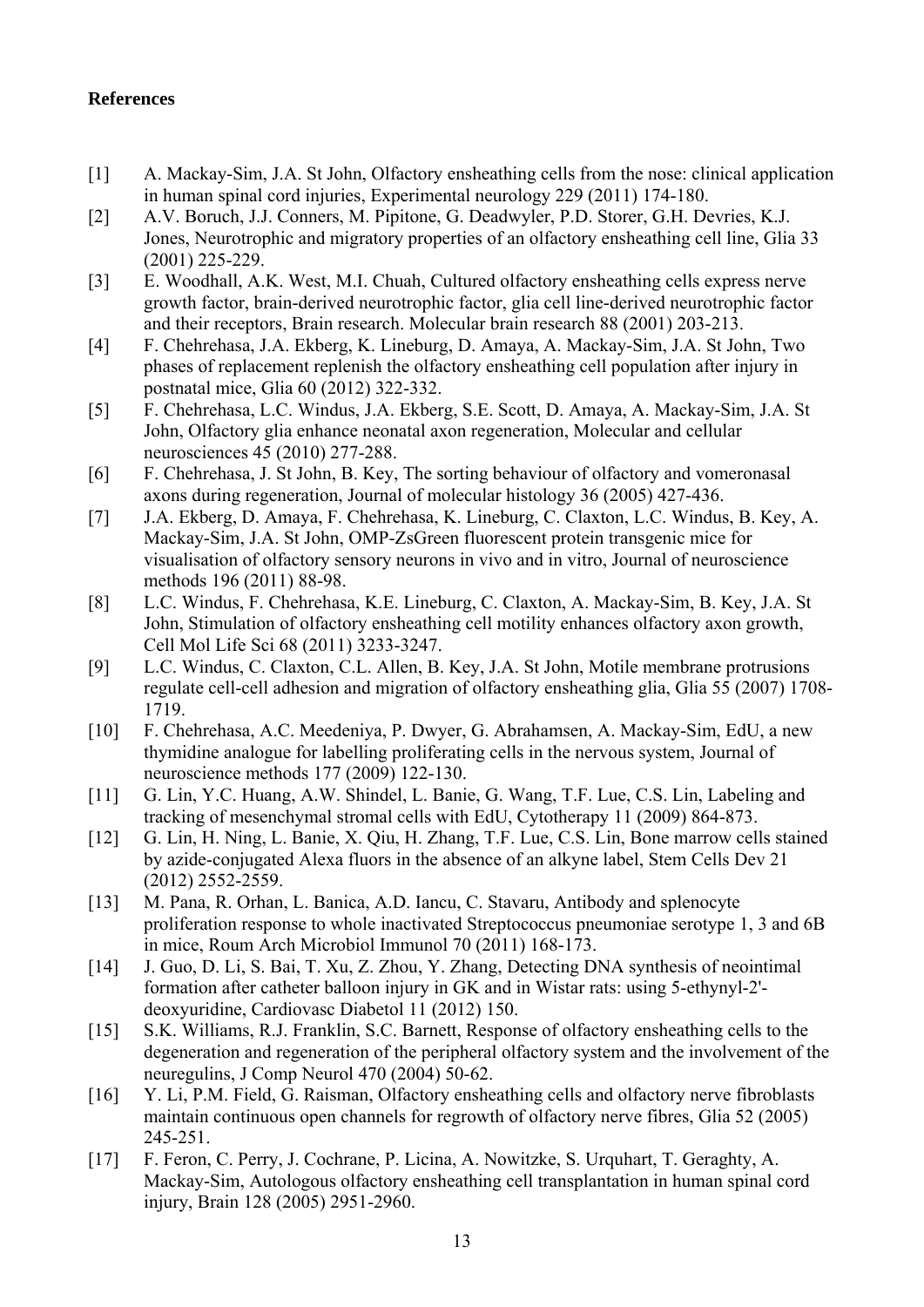- [18] N. Granger, H. Blamires, R.J. Franklin, N.D. Jeffery, Autologous olfactory mucosal cell transplants in clinical spinal cord injury: a randomized double-blinded trial in a canine translational model, Brain 135 (2012) 3227-3237.
- [19] L.C. Windus, K.E. Lineburg, S.E. Scott, C. Claxton, A. Mackay-Sim, B. Key, J.A. St John, Lamellipodia mediate the heterogeneity of central olfactory ensheathing cell interactions, Cell Mol Life Sci 67 (2010) 1735-1750.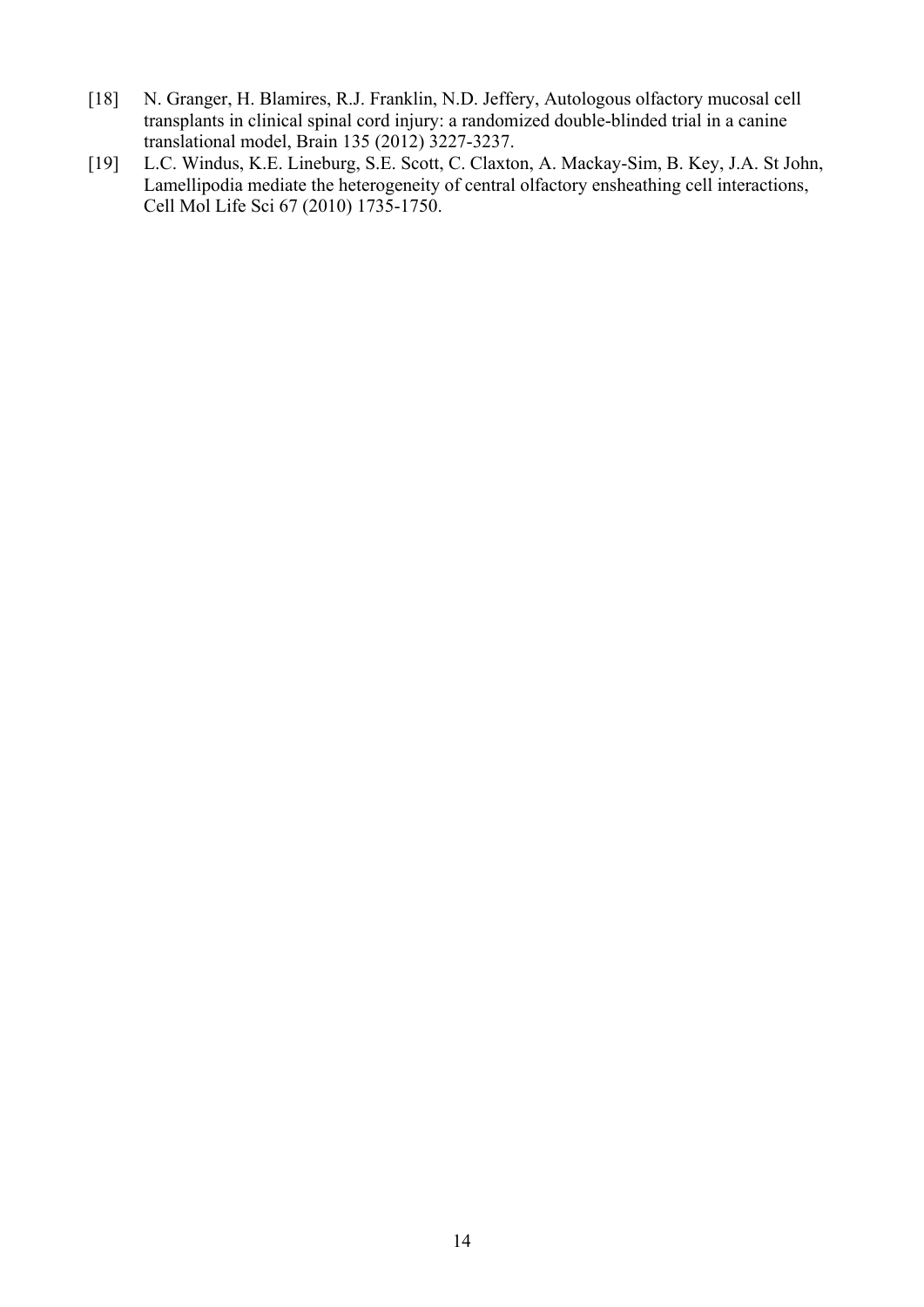#### **Figure legends**

Figure 1. Proliferating cells were detected throughout the olfactory and nasal tissue after intranasal delivery of EdU. Panels are coronal sections through the nasal cavity and rostral brain. (A) One day after intranasal delivery of EdU, cells that had proliferated throughout the nasal cavity were labelled. (B) One day after intraperitoneal EdU, the distribution of EdU-positive cells was similar to the intranasal delivery method. (C-E) Higher magnification of different tissues, including olfactory mucosa (C), cartilage within the nasal septum (D) and skeletal muscle (E). (C) Within the olfactory mucosa, cells lining the basal layer of the olfactory epithelium (OE) (arrow) and within the lamina propria (LP) (arrow with tail) were labelled; and sustentacular cells in the apical epithelium were also labelled (arrowhead). (F-H) Four days post intranasal delivery, EdU-positive cells (magenta, arrows) were present in the olfactory bulb (OB) (F), an extension of rostral migratory stream (RMS) (G) and the basal cells of the epidermis (H). GL, glomerular layer; OM, olfactory mucosa; NFL, nerve fibre layer; S, septum. Scale bar: 500 μm in A-B and 35 in μm (C-H).

Figure 2. Acute and long-term labelling of proliferating cells by intranasal and intraperitoneal delivery of EdU. Quantification of the number of EdU-positive cells which were labelled by intranasal (black columns) or intraperitoneal (grey columns) delivery in the olfactory epithelium (OE), olfactory bulb (OB), skeletal muscle (SM), cartilage (CT) and respiratory epithelium (RE). One and four days after labelling, similar numbers of proliferating cells were labelled by the two methods (A-B). There was no significant difference between the number of EdU-positive cells at either 1 or 4 days labelling, p>0.05; ANOVA; error bars represent the standard error of the mean.

Figure 3. Accessory OECs proliferate after unilateral bulbectomy. Panels are coronal sections through the main olfactory and vomeronasal (VNO) regions of postnatal OMP-ZsGreen x S100ß-DsRed mice that had undergone unilateral bulbectomy and then labelled with EdU 4 h prior to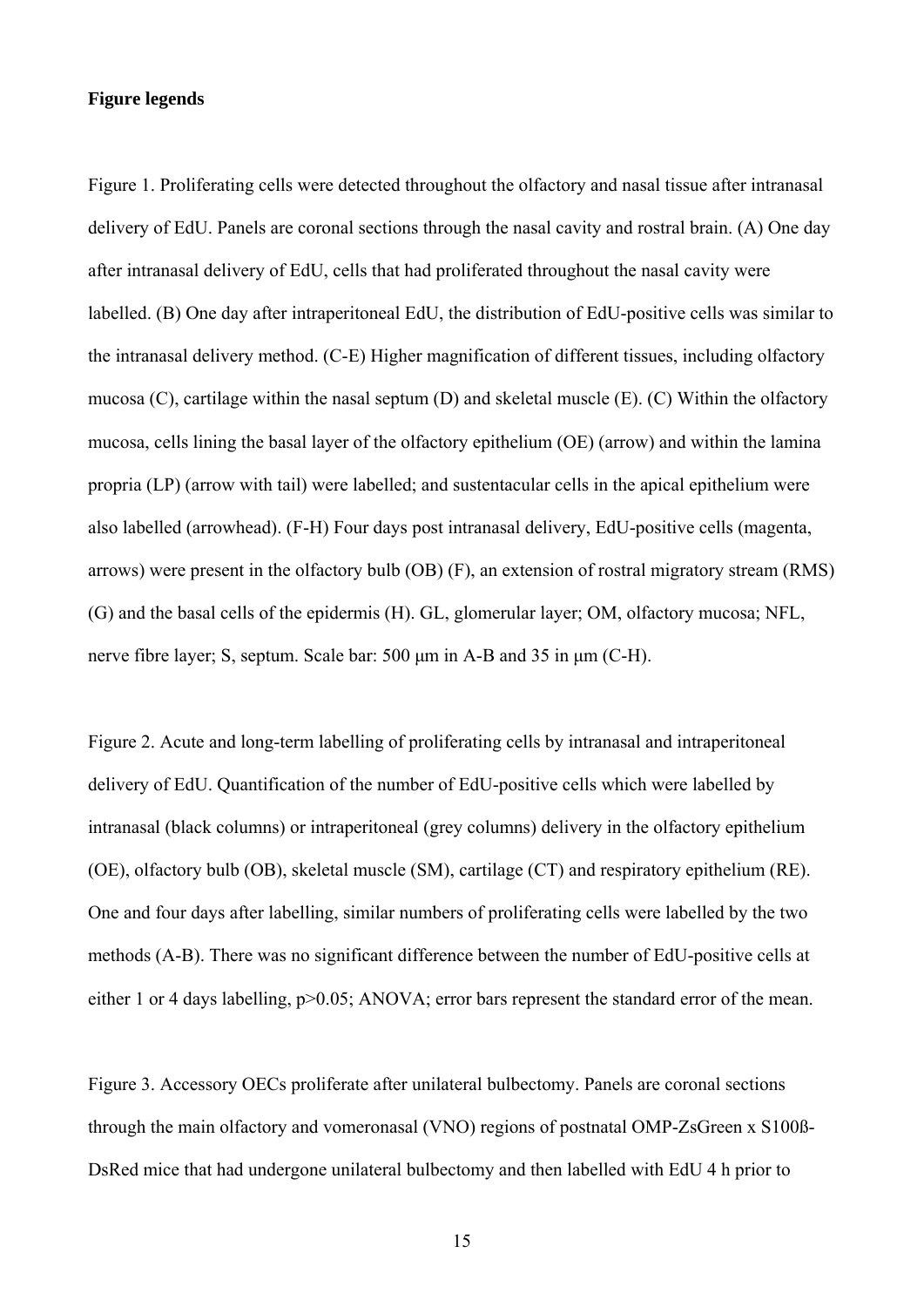harvest. Primary olfactory neurons and accessory olfactory neurons are green; OECs are red; nuclei are stained with DAPI (blue). (A) Seven days after bulbectomy, the regenerating olfactory axons (arrow) penetrated the ventral region of the cavity left after bulbectomy; the contralateral olfactory bulb (OB) is intact. (B) The rostral nasal cavity two days after bulbectomy showing the main olfactory epithelium (MOE) and the vomeronasal organ (VNO), boxed areas are shown in D and F. (C) The ventral septum showing the vomeronasal nerve bundles (arrows) which are distinctly separated from the MOE. Boxed areas are shown in E and G. (D) Neurons (green) within the vomeronasal epithelium on the bulbectomy side were degenerated. (E) Within the vomeronasal nerve bundles on the bulbectomy side, the accessory olfactory axons (arrow) were degenerated. (F-G) On the contralateral side, the neurons within the vomeronasal epithelium were healthy (F) and the axons within the vomeronasal nerve bundles were intact (arrow in G). S, septum. Scale bar is 800 μm in A; 600 μm in B; 220 μm in C; 40 μm in D, F; 20 μm in E, G.

Figure 4. Accessory OECs in the lamina propria proliferated after bulbectomy. (A-I) Panels are coronal sections through the nasal septum in the region ventral to the main olfactory epithelium of unilaterally bulbectomised mice, 2 days after surgery and 4 h after intranasal EdU delivery. Images show OECs (red), and EdU (yellow); merged images are in A, D G. Numerous OECs (red) within the accessory olfactory axons bundles were co-labelled with EdU (yellow, arrows) on the operated side (A-C); not all OECs were labelled by EdU (arrow with tail). Fewer OECs were co-labelled with EdU on the contralateral control side (D-F) and in unoperated control animals (G-I); not all OECs were labelled by EdU (arrow with tail). (J) Quantification of the percentage of OECs that were labelled by EdU on the ipsilateral operated side, the contralateral control side and in unoperated control animals. There was a significant difference between the operated side and both the contralateral control side and unoperated controls at all time points; \*\* p<0.01; Tukey HSD for 2-4 days and \* p<0.05 for 7-10 days; significant difference was present between the contralateral